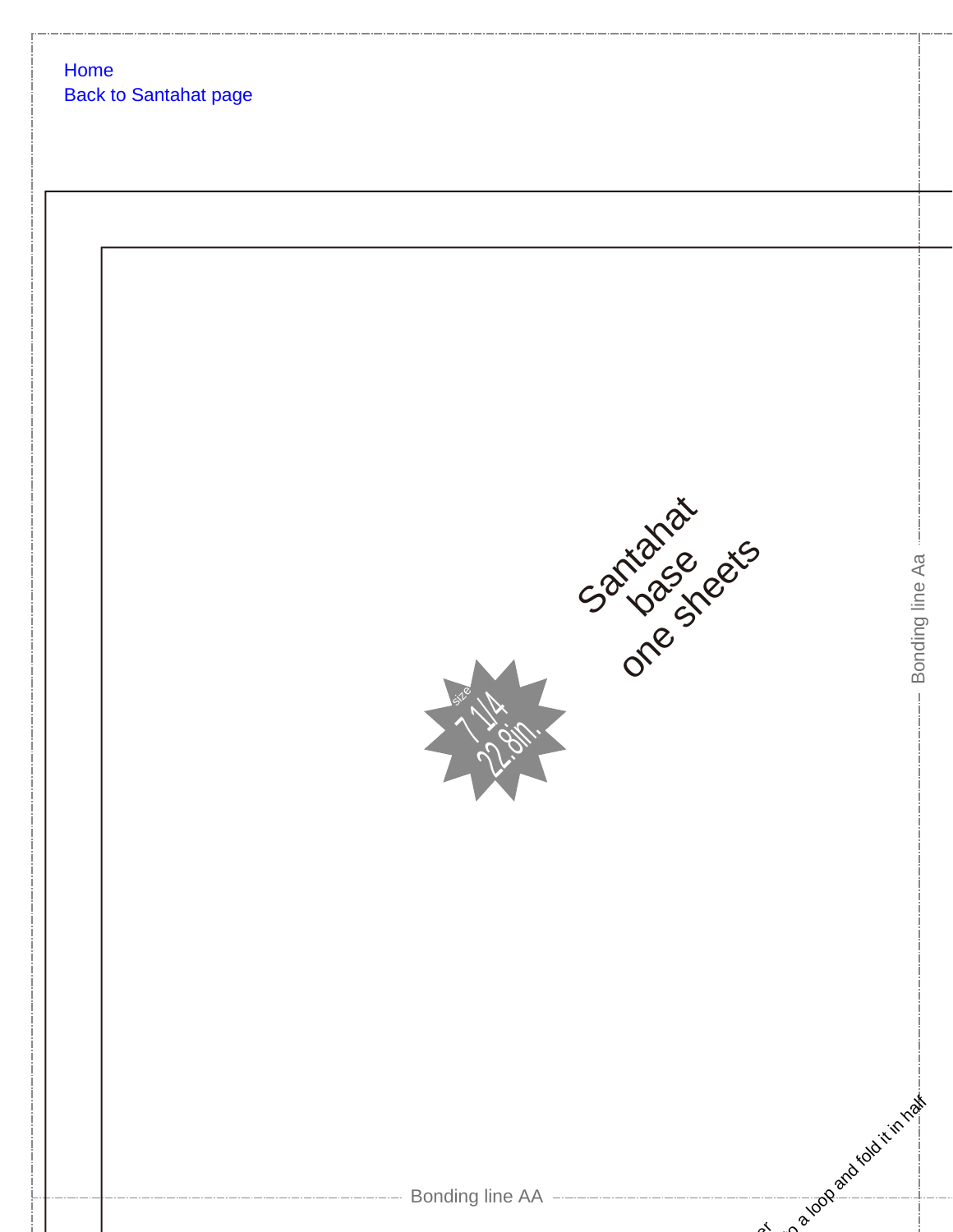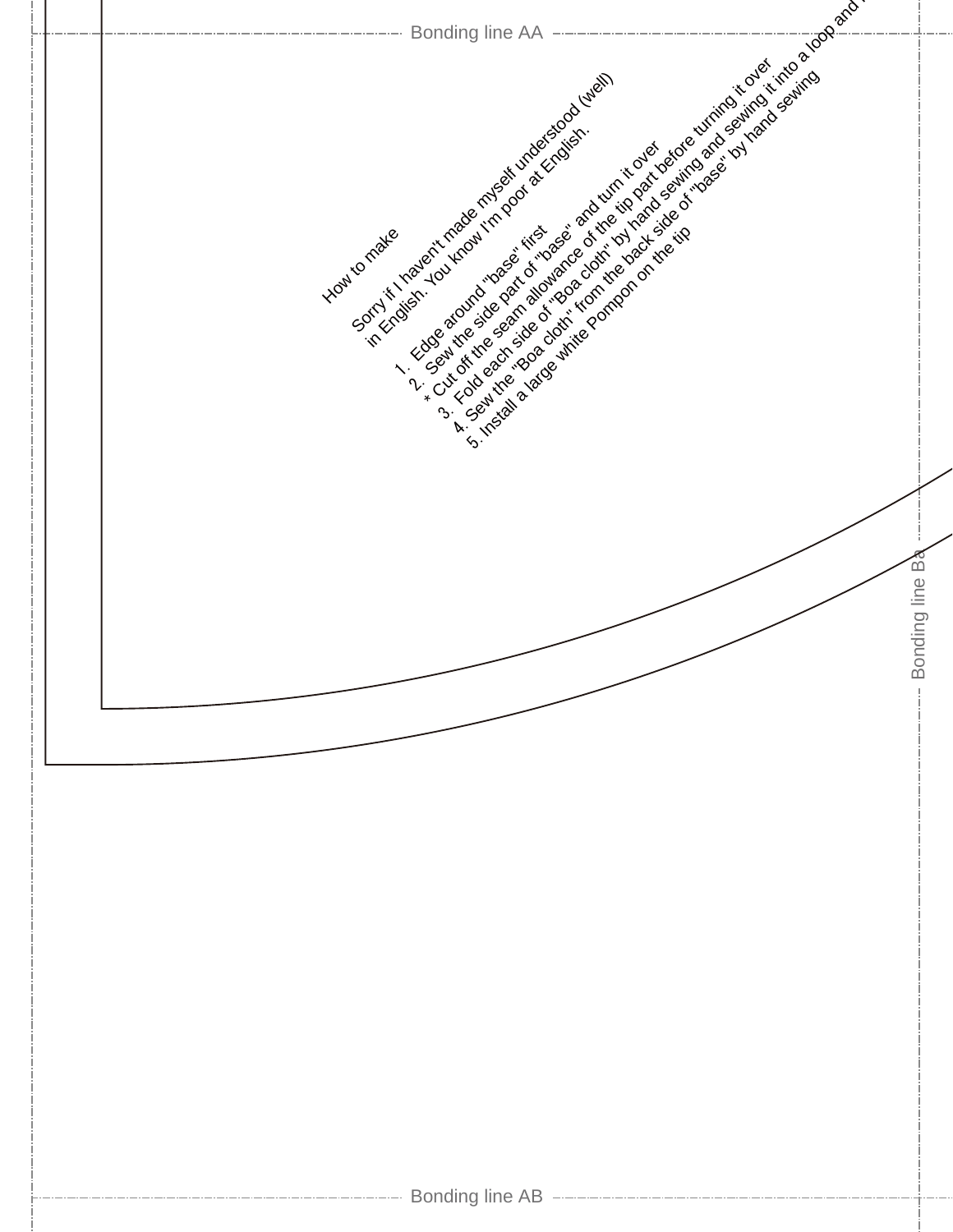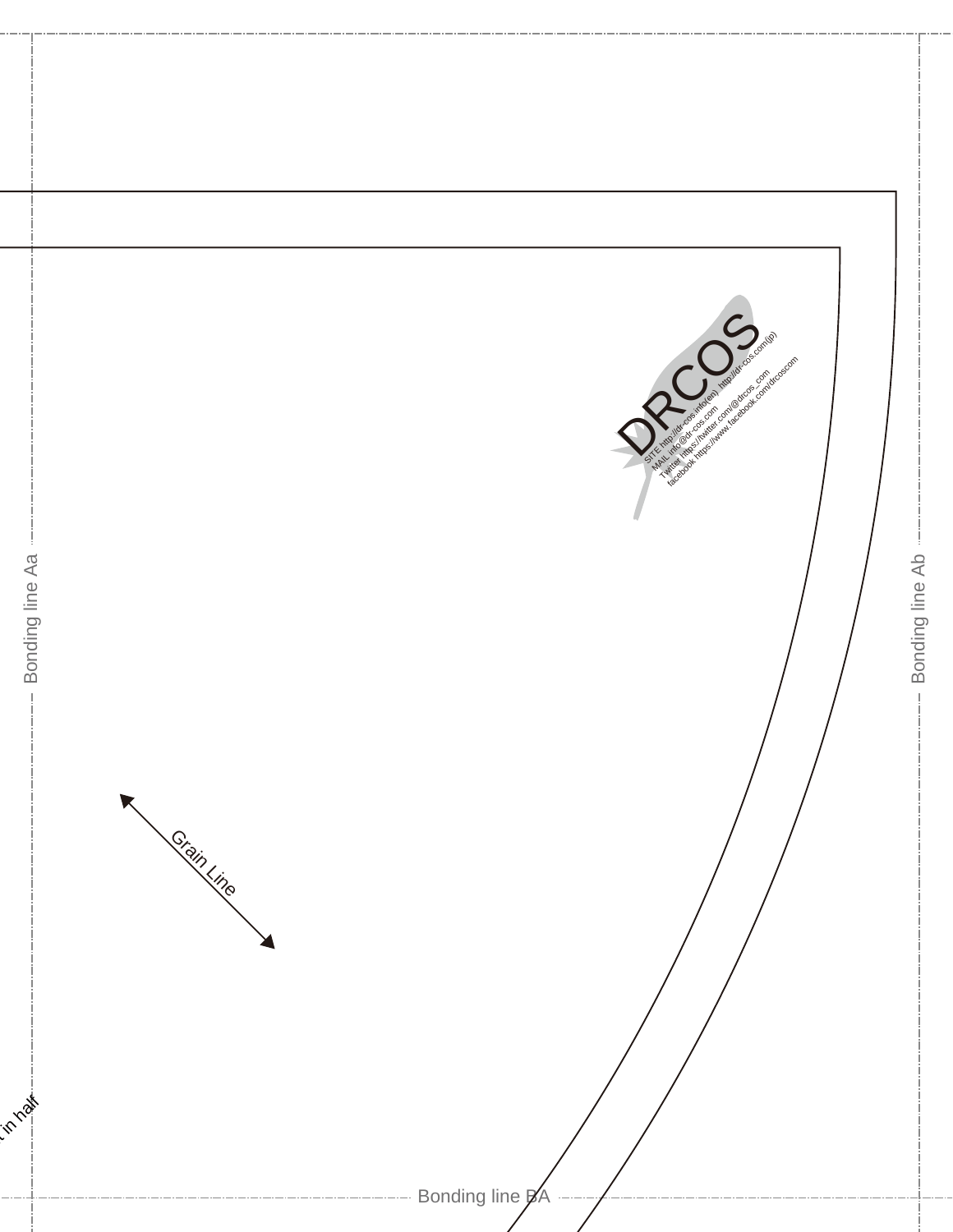|                                    | - Bonding line Bb     |                                                                                                                                                                                                |
|------------------------------------|-----------------------|------------------------------------------------------------------------------------------------------------------------------------------------------------------------------------------------|
|                                    |                       |                                                                                                                                                                                                |
|                                    |                       |                                                                                                                                                                                                |
|                                    |                       |                                                                                                                                                                                                |
|                                    |                       | -- Bonding line BB ----------------                                                                                                                                                            |
| ---------- Bonding line <b>B</b> A | Seam allowance 1/2in. | ------                                                                                                                                                                                         |
|                                    |                       |                                                                                                                                                                                                |
|                                    |                       | SITE http://dr-oes.info(en). http://dr-cos.com(jp)<br>MALL info@dr-cos.com<br>Twitter https://www.facebook.com/drcoscom<br>facebook https://www.facebook.com/drcoscom<br>http://dr-cos.com(jp) |
|                                    | - Bonding line Ba     |                                                                                                                                                                                                |
|                                    |                       |                                                                                                                                                                                                |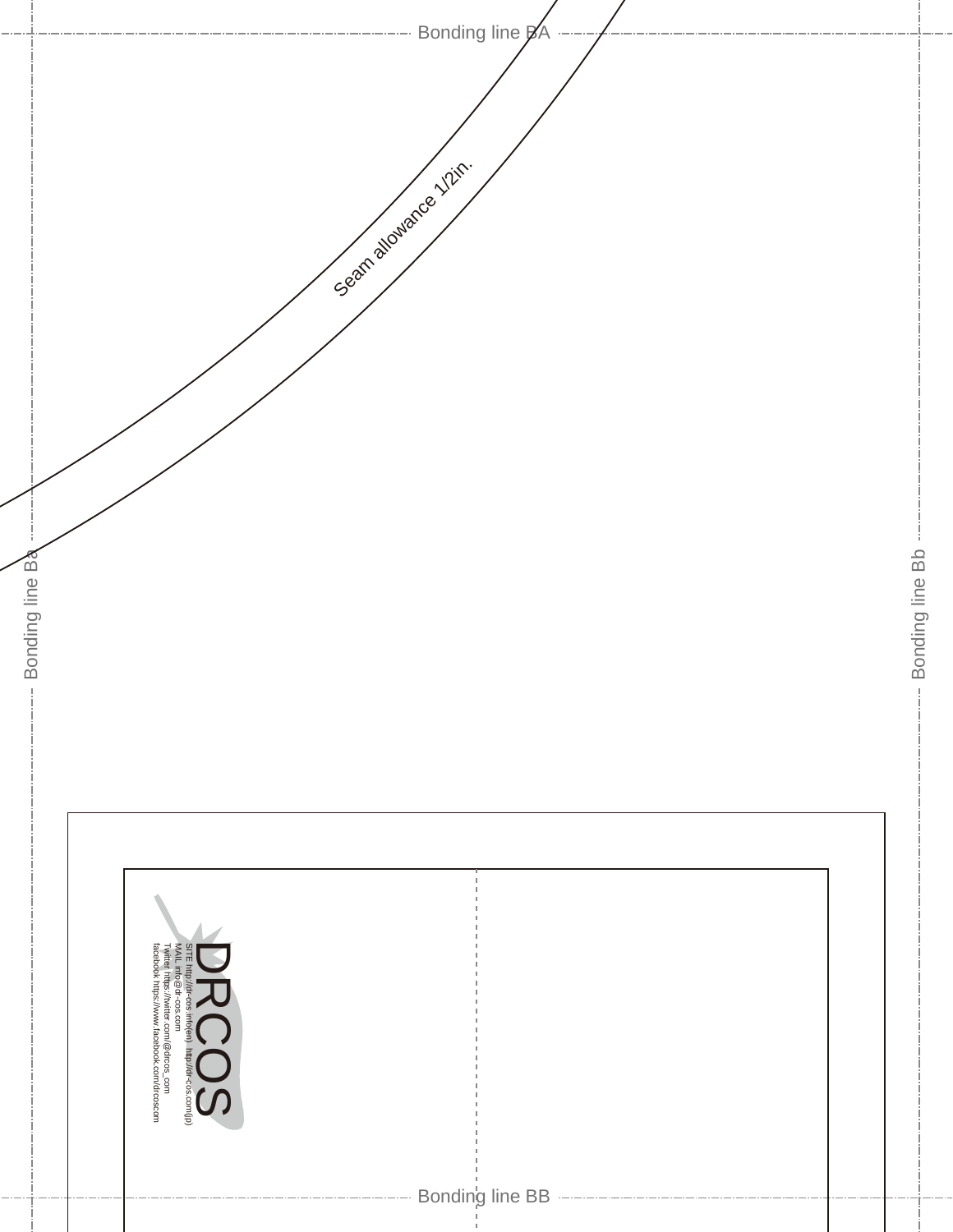Bonding line Cb --Bonding line Ca -Santahat<br>Boa cloth<br>one sheets Seam allowance 1/2in. ------------- Bonding line BC --------------